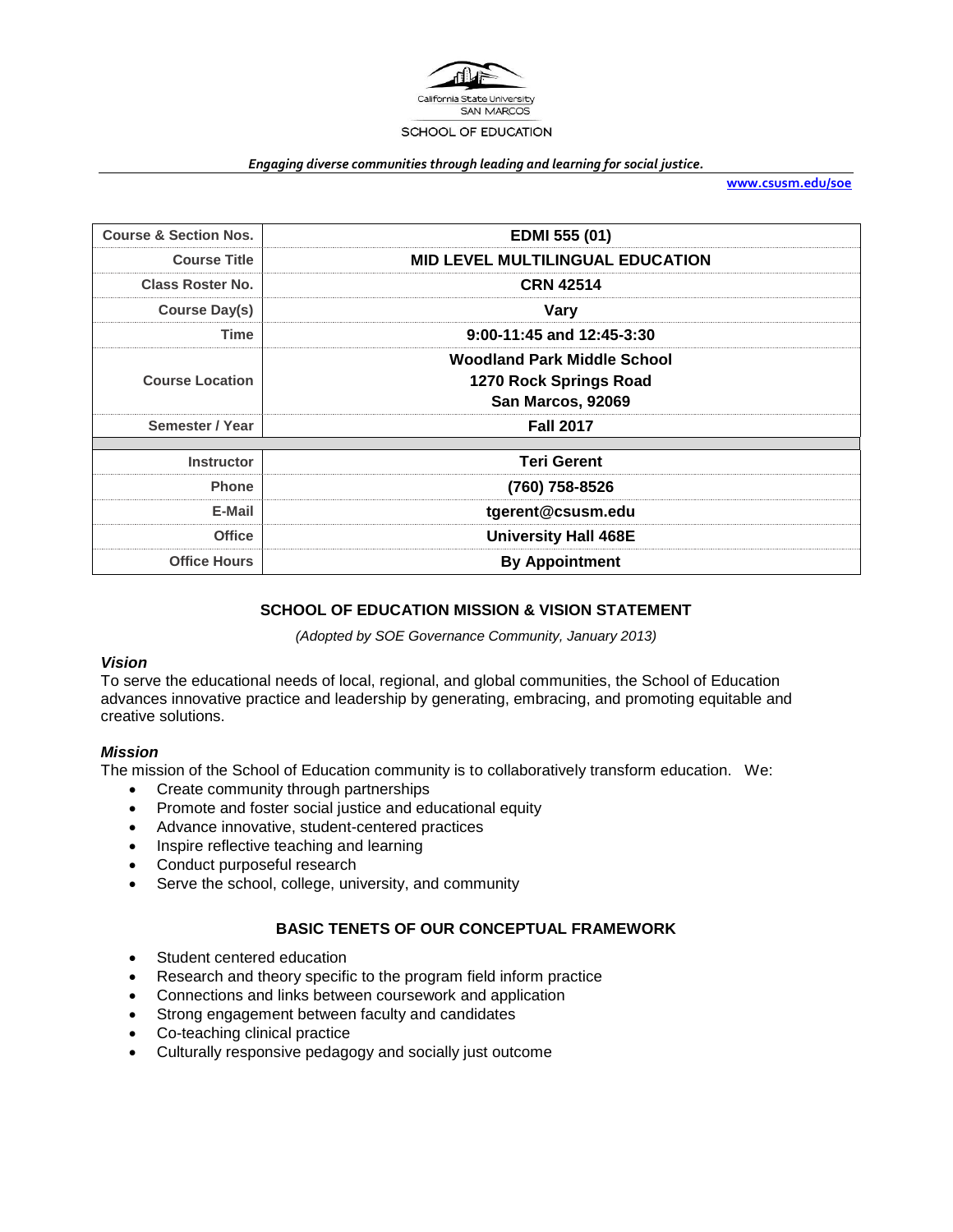# **COURSE DESCRIPTION**

# **Middle Level Multilingual Education**

Focuses on developing an understanding of culturally responsive theory, methodology, and assessment of second language acquisition in integrated and inclusive elementary and middle level classrooms. May not be taken for credit by students who have received credit for EDML 552. Requires participation in the public schools.

This course addresses the needs of elementary school teachers faced with the growing diversity in today's classrooms. It will focus on bilingual sociolinguistic/sociocultural competence and implications for learning and instruction, application of effective alternative instructional practices, cultural aspects of English learners, as well as effective and appropriate English language development (ELD) techniques and successful bilingual, multilingual education for Language minority students.

### **Course Prerequisites**

Admission to the Single Subject/CLAD Teacher Credential Program.

# **Course Objectives**

- 1. Explain the basic terms, philosophies, problems, issues, history, and practices related to the education of language minority persons in California and the US and knowledge of the history, policies, programs, and research on the effectiveness of bilingual education and bilingualism in the United States.
- 2. Demonstrate understanding of the most important goals of bilingual/multicultural education. Understand and apply research and its effects on the dimensions of learning in bilingual education program models.
- 3. Explain the theoretical framework upon which bilingual education is founded and demonstrate understanding of the philosophical, theoretical, legal, and legislative foundations of bilingual education and their effects on program design and educational achievement.
- 4. Demonstrate understanding of existing student identification, assessment, and language re-designation requirements for the state of California.
- 5. Explain the connections between bilingual education, English as a second language, and SDAIE, SDAIS/CALLA methodologies. Apply knowledge of the research on the cognitive effects of bilingualism and biliteracy as developmental processes in instructional practice
- 6. Demonstrate understanding of models of multicultural intercultural education and their implications for curriculum, instruction, and educational policy. Become cognizant of the fact that students' motivation, participation, and achievement are influenced by an intercultural classroom climate and school community.
- 7. Gain knowledge and understanding pertaining to similarities and differences between, contributions of, exchanges between, and varying perspectives of the populations referenced in the Non-Discrimination Policy of the State of California.
- 8. Demonstrate knowledge of the transferability between primary and target language with the understanding that the level of transferability is affected by the level of compatibility and may vary among languages.
- 9. Promote authentic parental participation that includes learning about school systems, assuming leadership roles and affecting policy and understanding of the family as a primary language and cultural resource.

#### **Unique Course Requirements**

Students will be required to do classroom observations in schools and have access to elementary students to conduct some class assignments.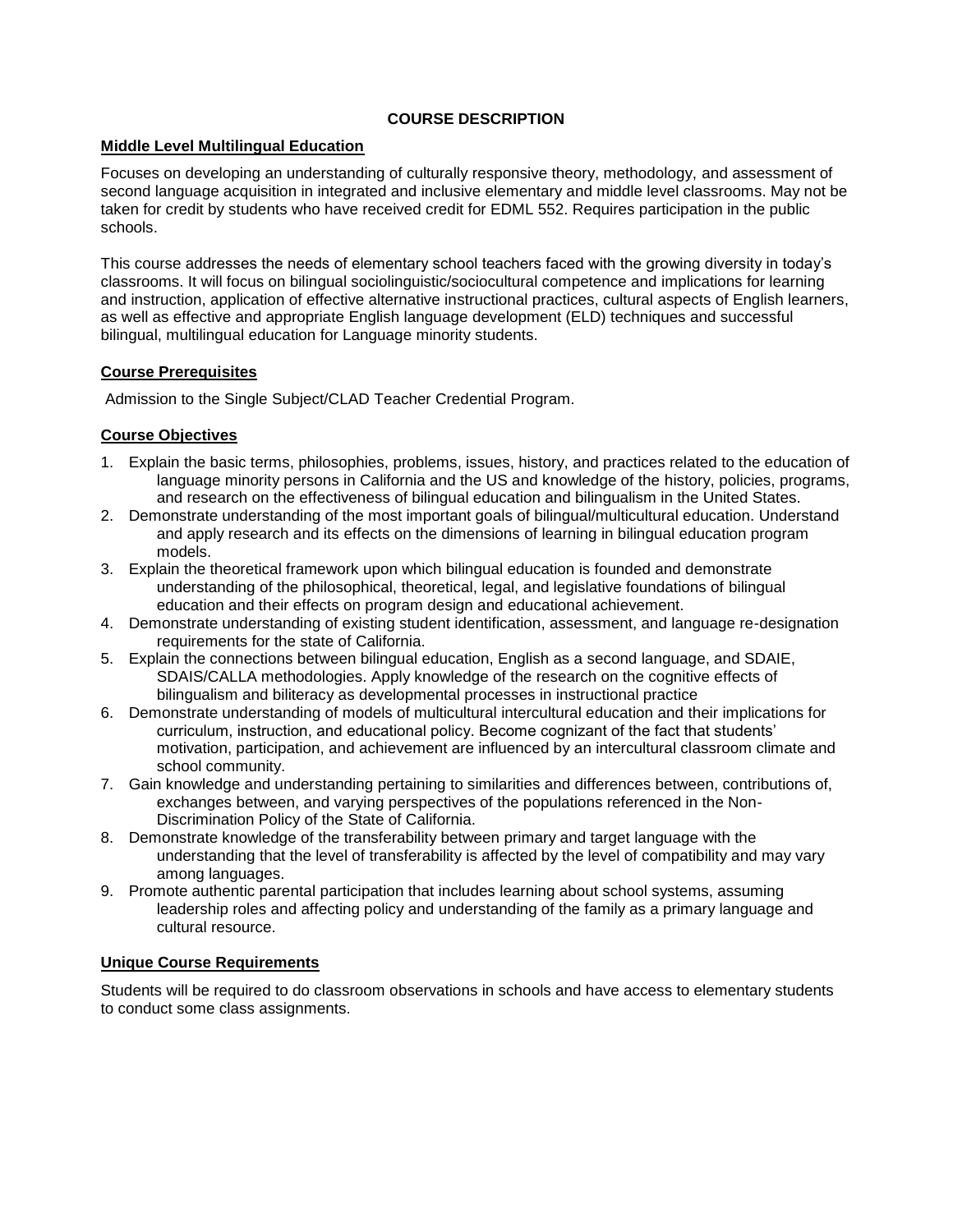# **REQUIRED TEXTS, MATERIALS AND/OR ACCOUNTS**

# **Required Texts**

- **Making Content Comprehensible for English Language Learners: The SIOP Model, 4th Edition.** (Echevarria,Vogt, & Short, 2013). ISBN: 978-0-13-268972-4
- *Common Core for the Not-So-Common Learner, Grades 6-12 English Language Arts Strategies.*  (Hongsfeld & Dove, 2013). ISBN: 9781452257815

#### **Cougar Courses**

- You can download the ELD standards from the CDE website (www.cde.ca.gov)
- Download: 2012 English Language Development Standards for California Public Schools K-12. You can download the ELD standards from the CDE website (http://www.cde.ca.gov/sp/el/er/eldstandards.asp)
- Download: California's Common Core State Standards from California Department of Education Common Core website (www.cde.a.gov/re/cc ).
- Download: Appendices A-D and Glossary from 2012 ELD Standards ( http://www.cde.ca.gov/ sp/el/er/eldstandards.asp)

### **TaskStream Account**

You will need one.

# **COURSE LEARNING OUTCOMES**

Upon successful completion of this course, students will be able to (SWBAT):

- **SWBAT** to explain the basic terms, philosophies, goals, problems, issues, history, research, theoretical frameworks, and practices related to the education of language minority students, program design and educational achievement in California and the US through reading reflections and TPE 15 – Action Plan / Reflective Statement.
- **SWBAT** to demonstrate understanding of existing student identification, assessment, and language re- designation requirements for the state of California through reading reflections.
- **SWBAT** to apply knowledge of the research on the cognitive effects of bilingualism and biliteracy as developmental processes in instructional practice (bilingual education, English as a second language, and SDAIE, SDAIS/CALLA methodologies) through lesson plan development.
- **SWBAT** to demonstrate understanding of models of multicultural intercultural education and their implications for curriculum, instruction, and educational policy through lesson observations and writeup.
- **SWBAT** to become cognizant of the fact that students' motivation, participation, and achievement are influenced by an intercultural classroom climate and school community through English Learner Questionnaire and Multicultural Book and Multimedia Tool Presentation.
- **SWBAT** to demonstrate knowledge of the transferability between primary and target language with the understanding that the level of transferability is affected by the level of compatibility and may vary among languages through reading reflections and lesson development.
- **SWBAT** to promote authentic parental participation that includes learning about school systems, assuming leadership roles and affecting policy and understanding of the family as a primary language and cultural resource through TPE 15 Action Plan / Reflective Statement.

# **Authorization to Teach English Learners**

This credential program has been specifically designed to prepare teachers for the diversity of languages often encountered in California public school classrooms. The authorization to teach English learners is met through the infusion of content and experiences within the credential program, as well as additional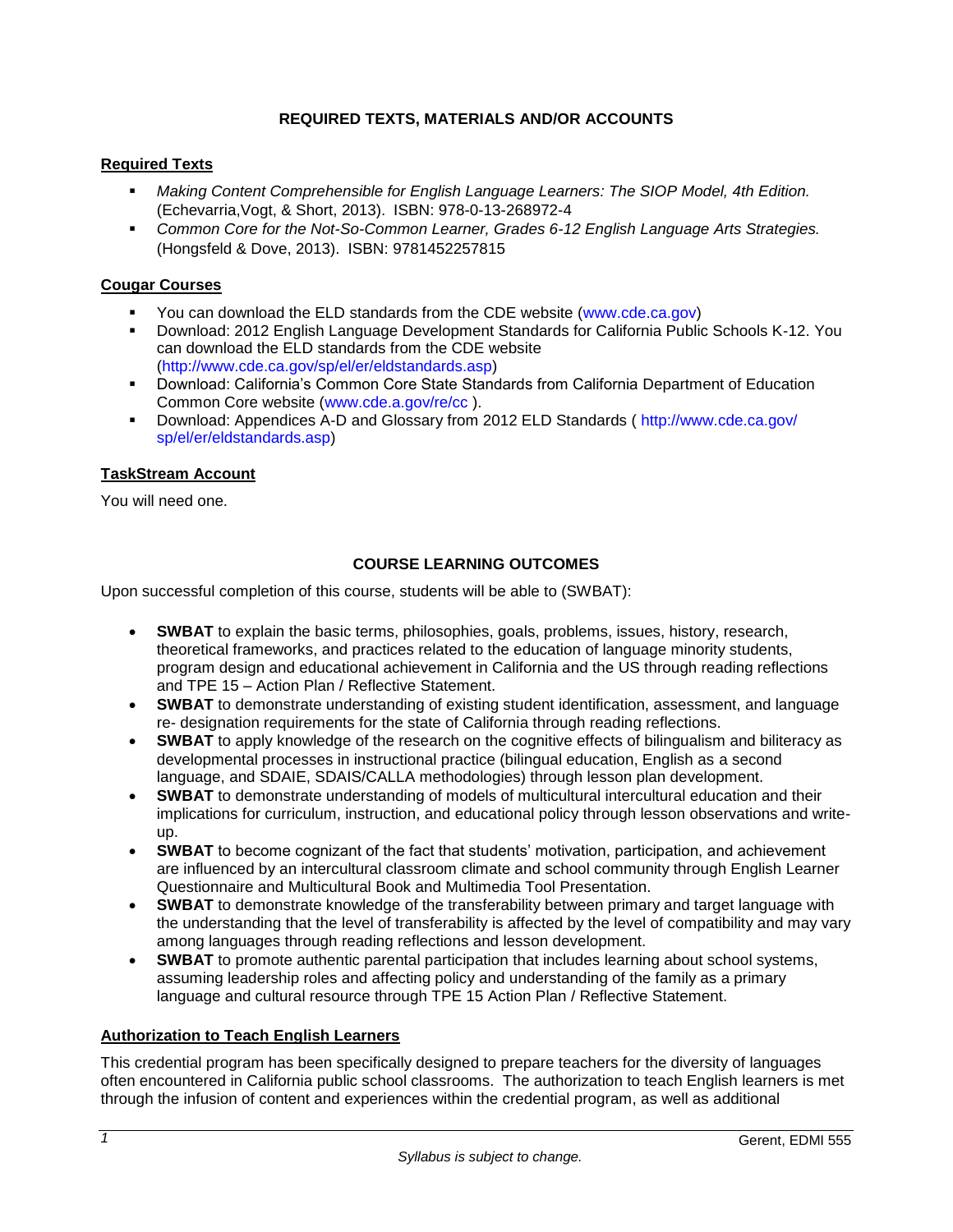coursework. Candidates successfully completing this program receive a credential with authorization to teach English learners. *(Approved by CCTC in SB 2042 Program Standards, August 02)*

# **Teacher Performance Expectation (TPE) Competencies**

The course objectives, assignments, and assessments have been aligned with the CTC standards for (Single Subject, Multiple Subject, Special Education, etc.) Credential. This course is designed to help teachers seeking a California teaching credential to develop the skills, knowledge, and attitudes necessary to assist schools and district in implementing effective programs for all students. The successful candidate will be able to merge theory and practice in order to realize a comprehensive and extensive educational program for all students. You will be required to formally address the following CSUSM local TPE in this course:

Foundational Social Justice and Equity TPE

### **Teacher Performance Assessment**

Beginning July 1, 2008 all California credential candidates must successfully complete a state-approved Teacher Performance Assessment (TPA), as part of the credential program of preparation. During the 2017- 18 academic year the CSUSM credential programs will use either the CalTPA (California Teacher Performance Assessment) or the edTPA (Educative Teacher Performance Assessment).

### **CalTPA**

To assist with your successful completion of the CalTPA, a series of informational seminars are offered over the course of the program. TPA related questions and logistical concerns are to be addressed during the seminars. Your attendance to TPA seminars will greatly contribute to your success on the assessment. The CalTPA Candidate Handbook, TPA seminar schedule, and other TPA support materials may be found on the SOE website: <http://www.csusm.edu/education/CalTPA/ProgramMaterialsTPA.html>

Additionally, to support your success in your credential program and with TPA, SOE classes use common pedagogical language, lesson plans (lesson designs), and unit plans (unit designs).

# **Expected Dispositions for the Education Profession**

Education is a profession that has, at its core, certain dispositional attributes that must be acquired and developed. Teaching and working with learners of all ages requires not only specific content knowledge and pedagogical skills, but positive attitudes about multiple dimensions of the profession. The School of Education has identified six dispositions that must be evident in teacher candidates: social justice and equity, collaboration, critical thinking, professional ethics, reflective teaching and learning, and life-long learning. These dispositions have observable actions that will be assessed throughout the preparation program. For each dispositional element, there are three levels of performance - *unacceptable*, *initial target*, and *advanced target*. The description and rubric for the three levels of performance offer measurable behaviors and examples.

The assessment is designed to provide candidates with ongoing feedback for their growth in professional dispositions and includes a self-assessment by the candidate. The dispositions and rubric are presented, explained and assessed in one or more designated courses in each program as well as in clinical practice. Based upon assessment feedback candidates will compose a reflection that becomes part of the candidate's Teaching Performance Expectation portfolio. Candidates are expected to meet the level of *initial target* during the program.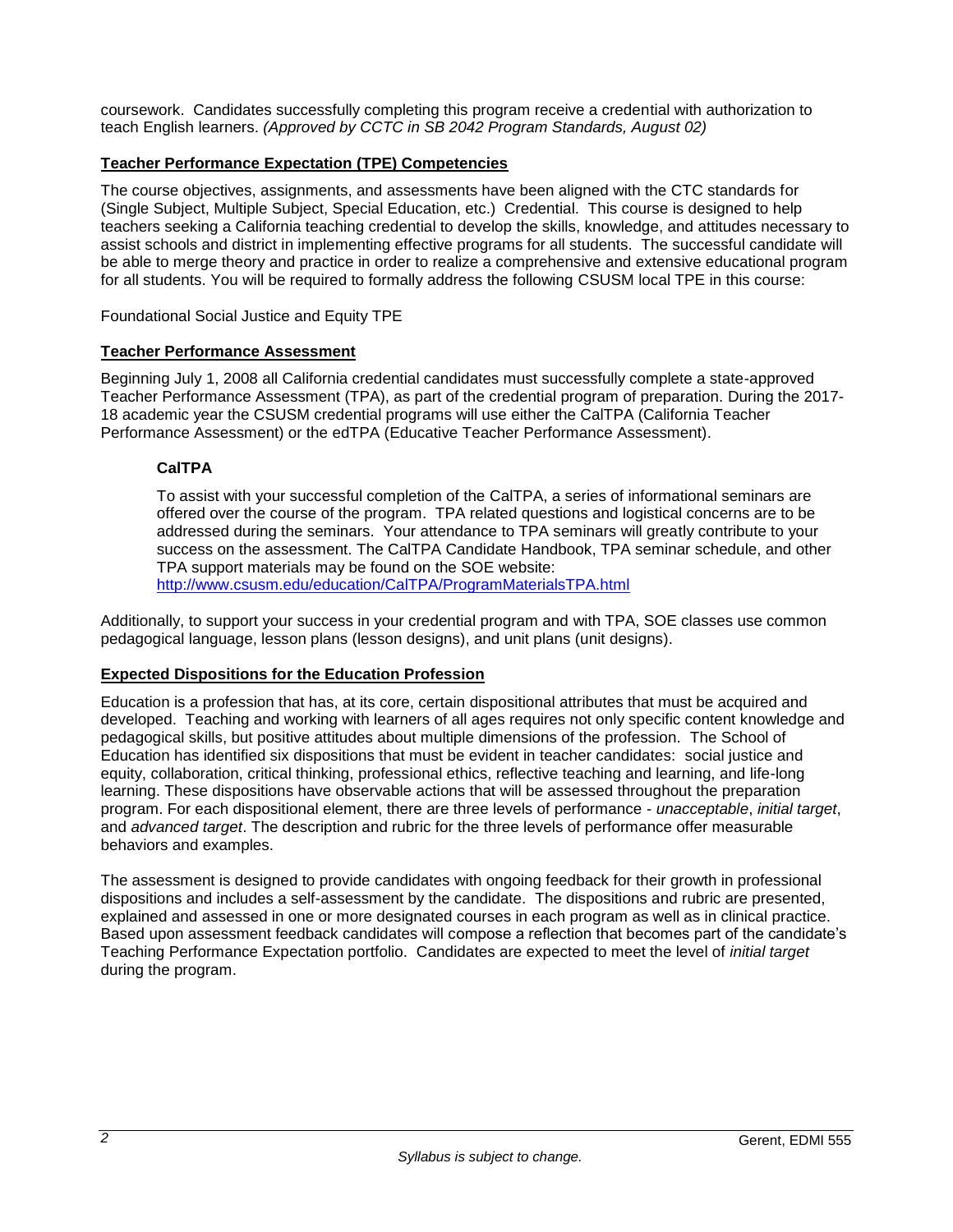# **SCHEDULE/COURSE OUTLINE**

| <b>Date</b>                              | <b>Topic</b>                                                                                                                                                                                                                                                 | <b>Assignment / Due Date</b>                                                                         |
|------------------------------------------|--------------------------------------------------------------------------------------------------------------------------------------------------------------------------------------------------------------------------------------------------------------|------------------------------------------------------------------------------------------------------|
| Session 1<br>August 31<br>$9:00 - 11:45$ | <b>Building a multicultural</b><br>community<br>-Introduction / Overview /<br>Syllabus<br>-Who are English Learners?<br>-Diverse Characteristics of ELs                                                                                                      | Have access to a syllabus<br><b>Due: Personal Education Story</b>                                    |
| Session 2                                | -What is Sheltered Instruction?<br>-SIOP Introduction<br><b>Second Language</b>                                                                                                                                                                              | Read:                                                                                                |
| Sept 5<br>$9:00 - 11:45$                 | <b>Acquisition</b><br>-Historical Overview of                                                                                                                                                                                                                | SIOP Model Ch. 1 Introducing SIOP Model p.1-23                                                       |
|                                          | <b>Bilingual Education: Theories &amp;</b><br>Research<br>-SIOP Components: Lesson<br>Design with Language<br>Objectives<br>-Common Core Key Shifts and<br>Implications for ELs<br>-Discuss EL Questionnaire<br>-Multicultural Book/Multimedia<br>Assignment | Sign-up for MC Book/ Multimedia presentations in<br>class                                            |
| Session 3<br>Sept. 6                     | <b>Good Teaching</b><br>-CELDT and ELPAC                                                                                                                                                                                                                     | Read:<br>SIOP Model Ch. 2 Lesson Preparation p.24-44                                                 |
| $9:00 - 11:45$                           | Assessments<br>-1999 ELD Standards /2012<br><b>ELD Standards and PLDs</b><br>-Stages of Language                                                                                                                                                             | Common Core Ch. 1 Introduction                                                                       |
|                                          | Development<br>-Building Background<br>Knowledge                                                                                                                                                                                                             | Download: 1999 & 2012 ELD Standards                                                                  |
| Session 4<br>Sept. 7                     | <b>Putting Thought Into Action</b><br>Part 2                                                                                                                                                                                                                 | Read:                                                                                                |
| 12:45-3:30                               | -Objectives<br>-Comprehensible Input &<br><b>Strategies</b><br>-SIOP Checklist Practice                                                                                                                                                                      | SIOP Model Ch. 3 Bldg Background p.63-75                                                             |
| Session 5<br><b>Sept. 12</b>             | <b>Putting Thought Into Action</b><br>Part 2                                                                                                                                                                                                                 | Read:<br>SIOP Model Ch. 4 Comp. Input p.95-104                                                       |
| 9:00-11:45                               | -Differentiating Instruction<br>- Active Participation<br>-Lesson Development: Student<br>Interaction                                                                                                                                                        | SIOP Model Ch. 5 Strategies p.115-131                                                                |
| Session 6<br><b>Sept. 19</b>             | <b>Engagement and</b><br><b>Comprehension Part 1</b>                                                                                                                                                                                                         | Read:<br>SIOP Model Ch. 6 Interaction p.143-160                                                      |
| 9:00-11:45                               | -Video: "Helping ELLs Grasp<br>the Full Picture " on Cougar<br>Courses<br>-Common Core Speaking &<br><b>Listening Strategies</b>                                                                                                                             | Common Core Ch. 6 Core Speaking and Listening<br><b>Strategies</b><br>Due: EL Questionnaire/Write up |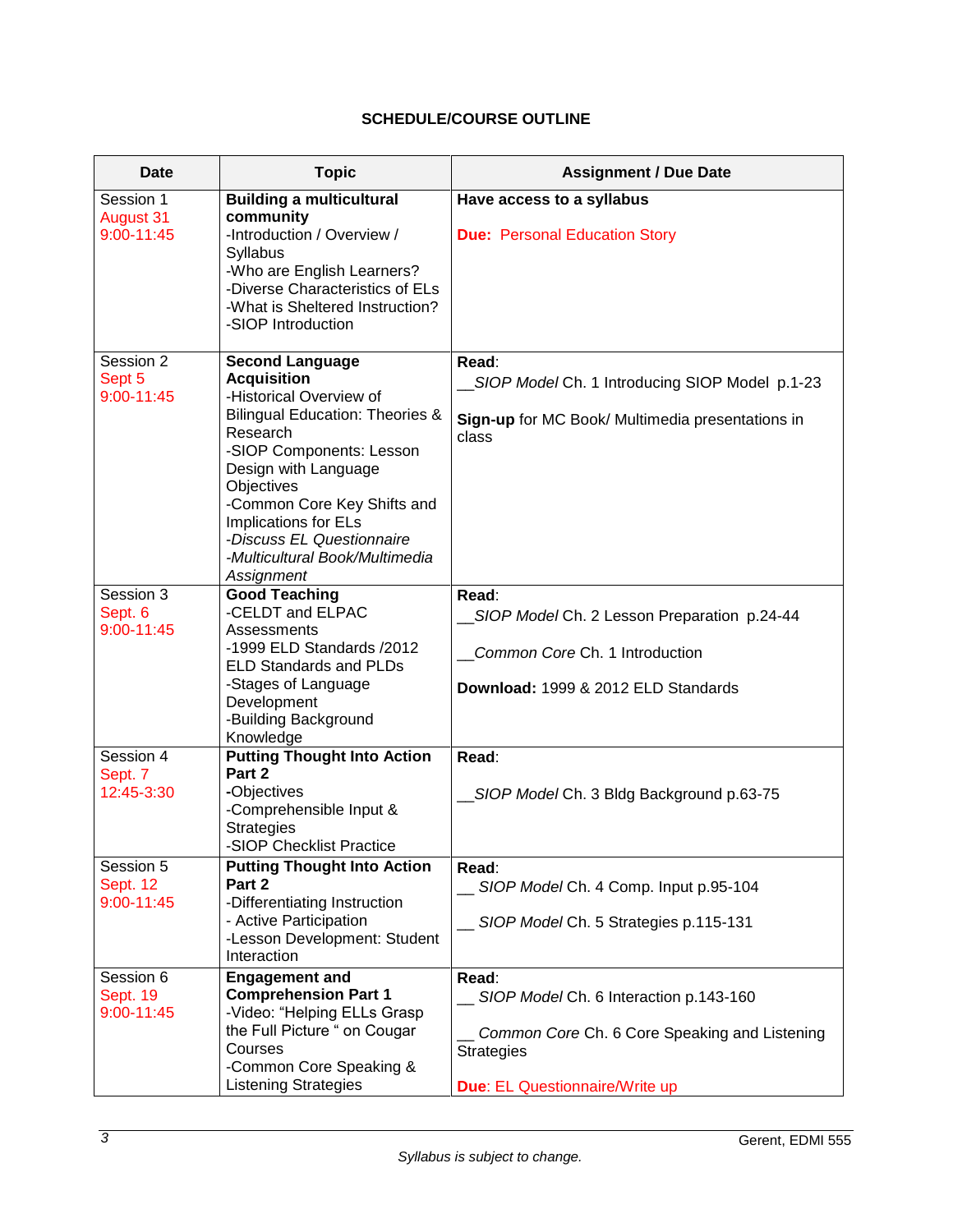| <b>Date</b>                                  | <b>Topic</b>                                                                                                                                                                                                              | <b>Assignment / Due Date</b>                                                                                                                                          |
|----------------------------------------------|---------------------------------------------------------------------------------------------------------------------------------------------------------------------------------------------------------------------------|-----------------------------------------------------------------------------------------------------------------------------------------------------------------------|
| Sessions 7/8<br><b>Sept. 25</b><br>9:00-3:30 | <b>Engagement and</b><br><b>Comprehension Part 2</b><br>-Language Forms and<br><b>Functions</b><br>-Academic Language<br>-2012 ELD Standards<br>Appendices A, B, & C                                                      | Read:<br>SIOP Model Ch. 7 Practice/ Application p.171-181<br>SIOP Model Ch. 8 Lesson Delivery p.191-200<br><b>Due: ELD / Sheltered Instruction Lesson Observation</b> |
| Session 9/10<br>Oct. 3<br>$9:00 - 3:30$      | <b>Assessment</b><br>- Depth of Knowledge (DOK)<br>-Formative and Summative<br>Assessments<br>-The Achievement Gap                                                                                                        | Read:<br>Common Core Ch. 2 Strategies for Academic<br>Language Development<br>Common Core Ch. 4 Reading Strategies for<br><b>Informational Texts</b>                  |
| Session 11<br>Oct. 4<br>$9:00 - 11:45$       | <b>ELA's at the core</b><br>-Integrating a Culture &<br>Language Curriculum<br>-GLAD Strategies<br><b>Parental Involvement</b><br>-Involving Parents, Families,<br>and Communities of ELs<br>- Discuss TPE 15 Action Plan | *Bring Ideas of how to involve EL families in your<br>school site.<br>SIOP Model Ch. 9 Review & Assessment p.210-<br>225<br><b>Due: TPE Action Plan</b>               |
| Session 12<br>Oct. 9<br>$9:00 - 11:45$       | <b>Special Concerns,</b><br><b>Considerations &amp; Situations</b><br>-EL's with Learning Disabilities<br>-Special Ed. &<br><b>Accommodations for ELs</b>                                                                 | Read<br>SIOP MODEL CH.10: SPECIAL ED. AND ELLS<br>P.238-257                                                                                                           |
| Session 13<br>Oct. 11<br>$9:00 - 11:45$      | <b>Long-Term ELs</b><br>-Long Term English Learners<br>(LTEL <sub>s</sub> )<br>-Transferable Skills between<br>Spanish/English                                                                                            | Read:<br>Common Core Ch. 5 Writing Strategies                                                                                                                         |
| Session 14<br>Oct. 16<br>9:00-3:30           | <b>The Workshop Model</b><br>-Making content accessible to<br>EL's<br>- Writing Strategies<br>-Scaffolding for Success<br>-Discuss SDAIE Multicultural<br>Thematic project                                                | Read:<br>"Reparable Harm "Article p.1-47 on Cougar<br>Courses<br>Common core Chapter 3                                                                                |
| Session 15<br>Oct. 18<br>12:45-3:30          | Bilingualism, Past, Present &<br><b>Future</b><br>-Becoming Bilingual Video<br><b>Writer's Workshop</b><br>-Prepare for MC Unit<br>Presentation                                                                           | <b>Due: Sheltered Instruction Lesson Plan</b>                                                                                                                         |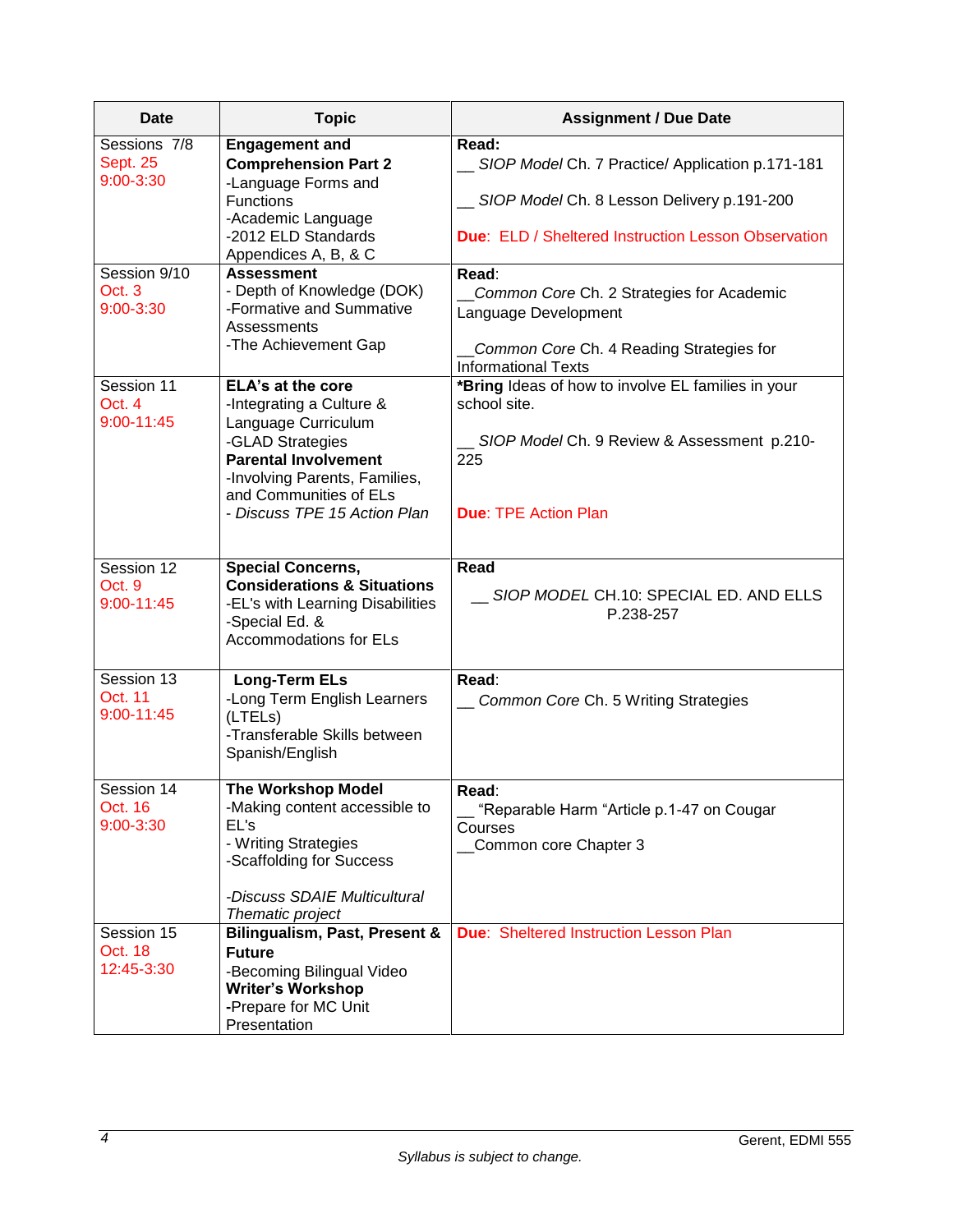# **COURSE REQUIREMENTS AND GRADED COURSE COMPONENTS**

#### **Course Assignments**

## **Personal Education Story 10 points**

You may recall writing an essay for your EDUC 364 class on a "Personal History of Otherness" in which you describe yourself in eight different categories, including: ethnicity, age, sexual orientation, gender, religion, socio-economic status, physical/mental ability, and language as a dominant and/or subordinate member of each group.

This assignment is similar in that you are describing yourself using those eight descriptors, but applying them in the context of your experience as a student throughout your educational experience K-12. Questions to consider for this essay:

- What was your educational experience like?
- **What was your favorite subject and why?**
- Was English your first or second language? And if it was your second language, was types of strategies did your teacher(s) use to making the content more accessible for you?
- Was it positive, negative, or somewhere in between?
- What was your best year like, and what was your worst year like?
- How involved were your parents in your educational journey?
- Did your educational experience whether positive or negative lead to your decision to become a teacher?

The essay should be at least two typed, double-spaced pages, but not longer than four pages.

# **Multicultural Book & Multimedia Tool Presentation 15 points**

Working with a partner (in a different discipline than yours) create and present a cross curricular multicultural presentation that will illustrate how you will either

- Build community in your classroom
- Teach a lesson with a multicultural emphasis (using literature, a cultural hero, alternate math strategy, etc)
- Honor diversity in your classroom
- Touch on a real life or global issue

Please be resourceful in researching your idea and creating your plan. Your presentation should be no more than 20 minutes and include a tech supplement.

#### **English Learner Questionnaire/Class Profile – Learning about Your English Learners 15 points**

You will bring to class a list (class profile) of your ELs (pseudonyms only) and their English proficiency levels. Candidates will examine the diversity of levels and will work in groups to write lists of questions to ascertain information about their English Learners (ELs) for the following areas: linguistic background; academic language abilities, content knowledge, and skills; physical, social and emotional development; cultural and health considerations; and interests and aspirations. From these lists, each student will create a questionnaire that can be administered to his/her ELs. Try to think of questions that elicit language from your EL students, not just "yes" or "no" answers. Think about the language proficiency of your students. Indicate the grade level and possible PLD level of the students. You may add directions, introduction, or decorate it with border or clip art to make it attractive to your students (optional). More information will be provided in class.

You will administer the questionnaire to an EL student. You will reflect on your questions and student responses. What did you find valuable about this process? How would you improve your questionnaire? How did you elicit information to help you plan for instruction and get to know your EL students better? After administering your questionnaire to an EL student, upload your questionnaire **with a paragraph reflection on our Cougar Course by the due date**. Share your findings in class.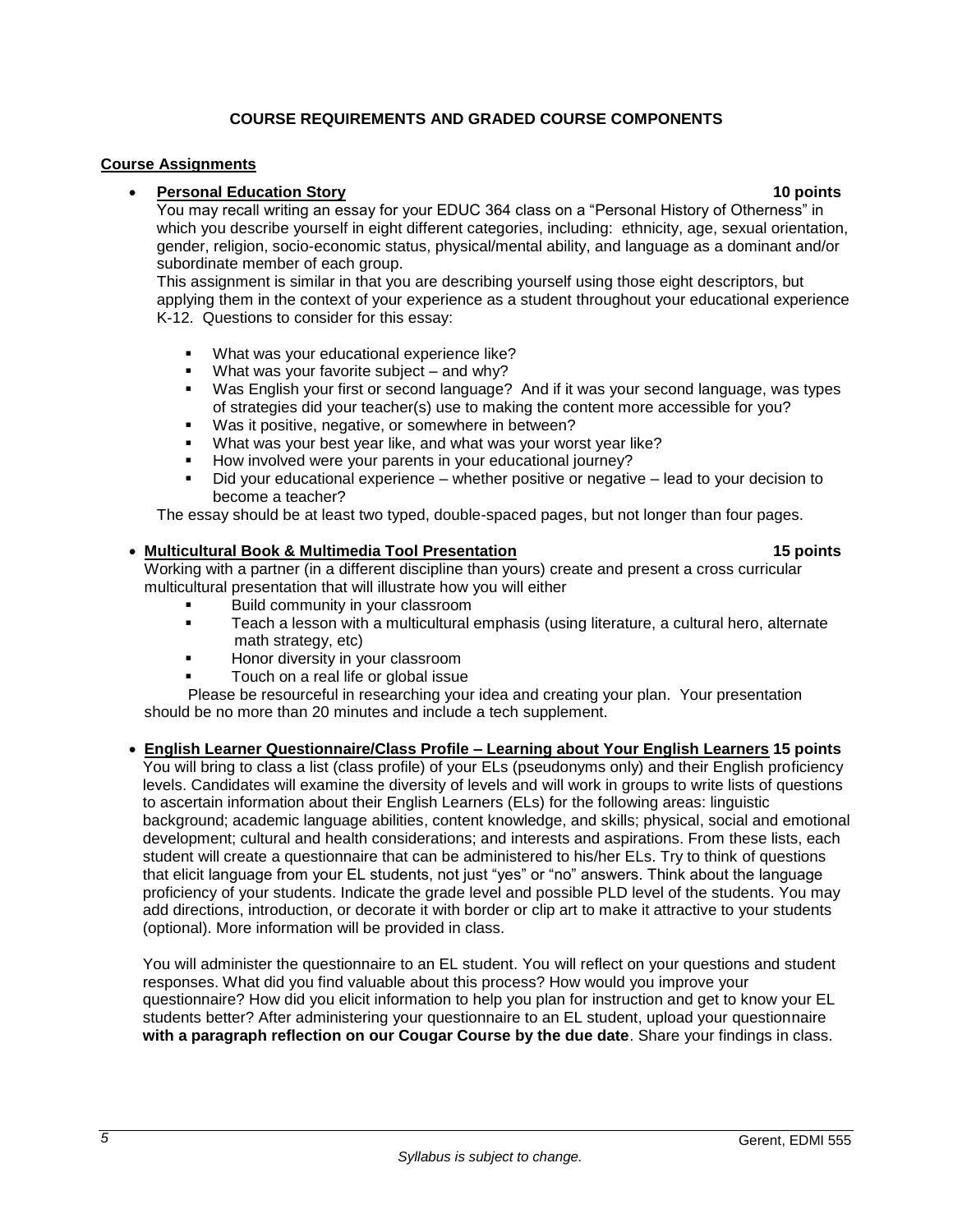# **Social Justice Action Plan / Reflective Statement 20 points**

*Fairness is everyone gets shoes; equity is everyone gets the right size…*

In this course, you are specifically responsible for demonstrating that you have met the Foundational TPE on Social Justice and Equity, in your coursework. Each student will create a personalized diversity/social justice action plan/project designed specifically for his/her English learners and/or their parents. You can work individually or in pairs. Your plan will discuss how you, as a future teacher of English Learners, will address an issue of diversity, social justice and/or equity in your school classroom, school, district or the community. The emphasis is on the educational world. Your plan/project should include the following;

- Identifying / defining the issue you have chosen to address.
- Description of the English Learners and/or parents your plan is designed for
- Reflection of the reasons you chose the issue, and a description of the personalized action plan (specific activities) you have created.
- Your action plan and reflective statement MUST reference this Foundational TPE so that you are demonstrating how you have met the TPE.

# **ELD / SDAIE Lesson Observation 15 points**

For this assignment you will observe an ELD or SDAIE lesson at your school site. Your observation can be in any classroom with English learners (ELD, SDAIE / Sheltered, or "mainstream"). Your observation write-up should include; a description of the classroom, what the teacher did, and what the students did. Please refer to the SIOP Protocol (pp. 292-293) as a guideline for what to look for in an effective lesson for English learners. As part of your write-up, you should discuss why the lesson/activity observed was effective for the English learners in the class in light of the information and knowledge gained in the course.

# **ELD/Sheltered Instruction Lesson Plan (SIOP) 25 points**

In order to answer the essential question, "How do I create lessons that meet the needs of all language learners?" Apply the Sheltered Instruction Observation Protocol (SIOP)] methodologies and principles you have learned in class, you will supplement the lesson plan assignment from one of your courses. The plan should include an accurate assessment plan, instructional strategies, and interactive activities that are appropriate for English Learners at all three proficiency levels. (In the real world you would modify for the students actually in your class.) You will write and share a lesson plan that clearly delineates how every student will have the opportunity for success by providing universal access to diverse students (e.g., gifted, English Learners, special needs, struggling learners). This is a group task (2-4 students) and members will need to coordinate unit lessons around a central theme.

In addition, you will have the opportunity to *collect multicultural resources* (books, websites, articles, videos, apps, etc.) that are rooted in multicultural education/social justice and equity for students. The term "multicultural" includes the following categories; race or ethnicity, gender, religion, sexual orientation, socioeconomic status, age, and physical or mental ability and language.

There will be opportunities to work on lesson plans during some class sessions and receive feedback from instructor. Students will apply what they have learned from the readings, class discussions, and their classroom experiences. Final lesson plans will be submitted to Cougar Course.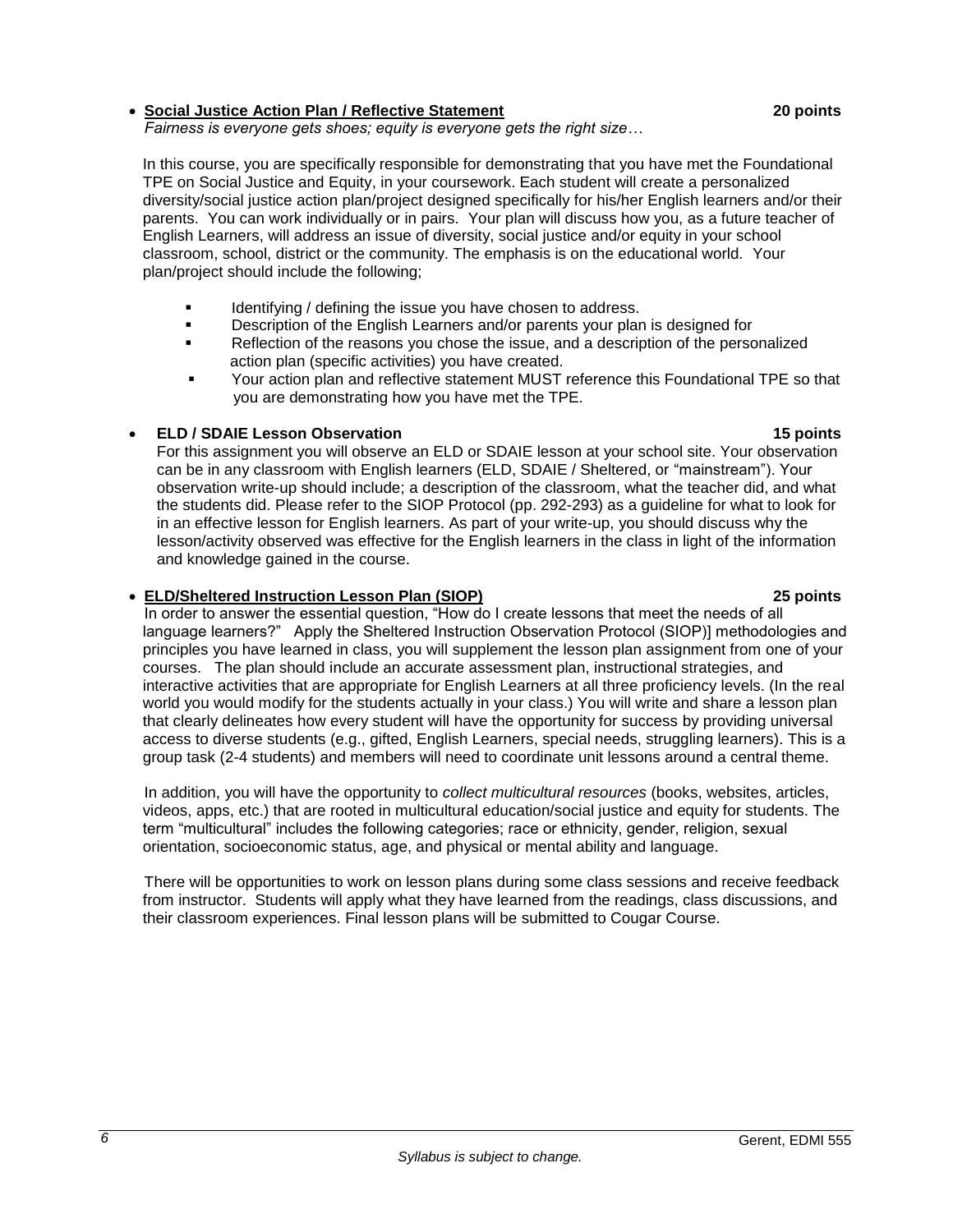# **Grading Standards**

All students are expected to participate in class activities and demonstrate reflective learning. It is important that students are well prepared for course sessions by completing the readings and assignments scheduled before the class meeting. Assignments should be typed and double-spaced. Students who wish to revise an assignment must negotiate the requirements of the revision with the instructor. It is expected that work will be turned in on time. Please discuss individual issues with the instructor. **Points will be deducted if assignments are submitted late (10% penalty per day late; no credit will be awarded if the assignment is one week late).** A minimum of a C+ is required to pass this course.

| $95 - 100$ |    | $90 - 94$ |                            |
|------------|----|-----------|----------------------------|
| 87 - 89    | R+ | $83 - 86$ |                            |
| $80 - 82$  | в- | $77 - 79$ | C+ (minimal passing grade) |
| $73 - 76$  |    | $70 - 72$ |                            |

# **Electronic Submissions of Assignments**

This course is mostly paperless. Assignments are to be turned to Cougar Course on time. Points will be deducted for late submissions as the work you do is essential to the discussions conducted in this course. Make sure you turn in the assignments in Word, 12 font, in Arial. Resources and/or citations will be referenced using APA format.

NOTE: Full assignment guidelines can be found on Cougar Courses.

# **Final Exam Statement**

There is no final exam in this course.

# **School of Education/Course Attendance Policy**

Due to the dynamic and interactive nature of courses in the School of Education, all candidates (course participants) are expected to attend all classes and participate actively. At a minimum, candidates (course participants) must attend more than 80% of class time, or s/he may not receive a passing grade for the course at the discretion of the instructor. Individual instructors may adopt more stringent attendance requirements. Should the candidate (course participants) have extenuating circumstances, s/he should contact the instructor as soon as possible. *(Adopted by the COE Governance Community, December, 1997).*

#### **Policy on Late/Missed Work**

It is expected that work will be turned in on time. This is to prepare you to be an effective educator. *No late assignments will be accepted. You cannot pass the class if an assignment is missing.*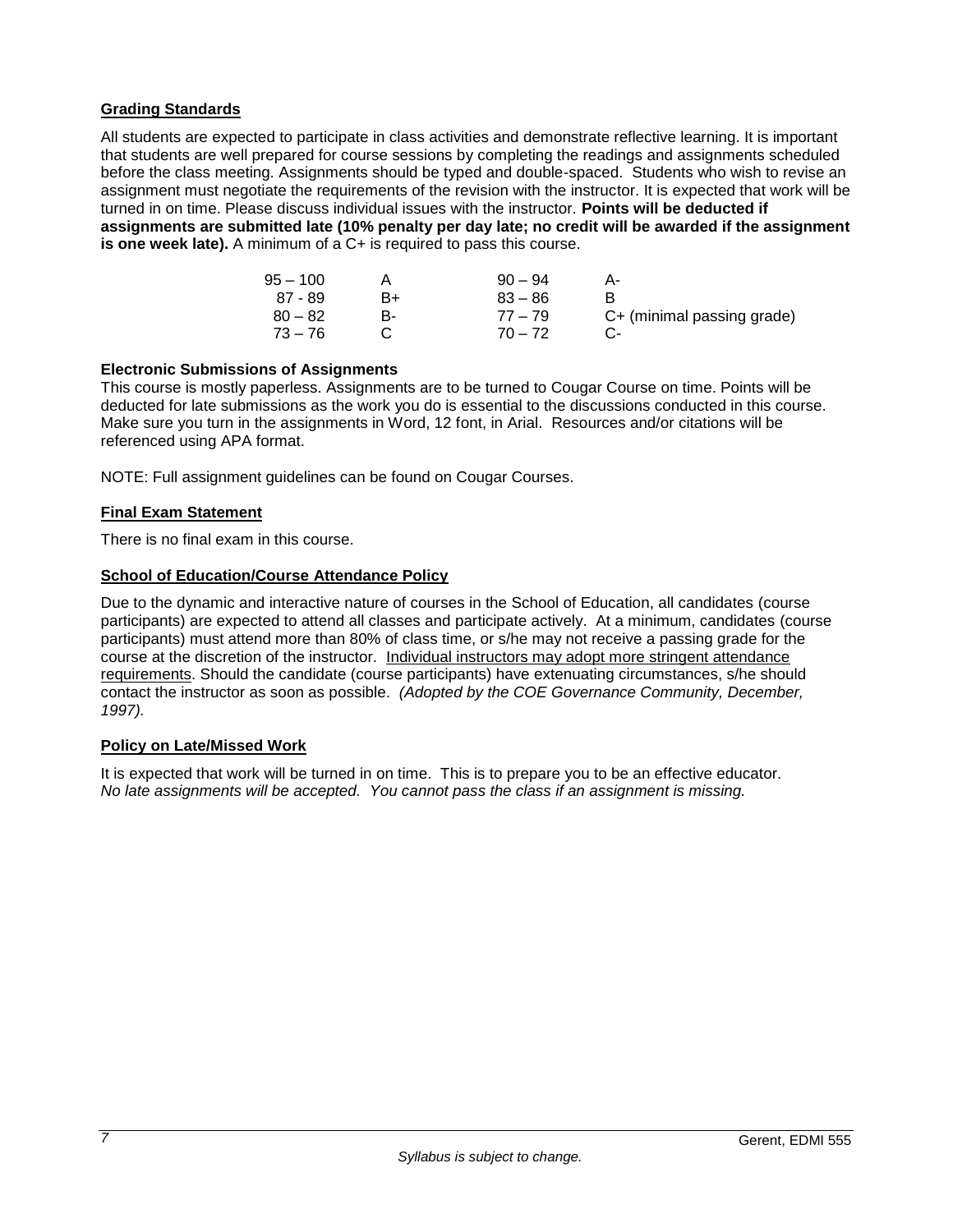# **GENERAL CONSIDERATIONS**

## **CSUSM Academic Honesty Policy**

Students will be expected to adhere to standards of academic honesty and integrity, as outlined in the Student Academic Honesty Policy. All assignments must be original work, clear and error-free. All ideas/material that are borrowed from other sources must have appropriate references to the original sources. Any quoted material should give credit to the source and be punctuated accordingly.

Academic Honesty and Integrity: Students are responsible for honest completion and representation of their work. Your course catalog details the ethical standards and penalties for infractions. There will be zero tolerance for infractions. If you believe there has been an infraction by someone in the class, please bring it to the instructor's attention. The instructor reserves the right to discipline any student for academic dishonesty, in accordance with the general rules and regulations of the university. Disciplinary action may include the lowering of grades and/or the assignment of a failing grade for an exam, assignment, or the class as a whole.

Incidents of Academic Dishonesty will be reported to the Dean of Students. Sanctions at the University level may include suspension or expulsion from the University.

Refer to the full Academic Honesty Policy at: [http://www.csusm.edu/policies/active/documents/Academic\\_Honesty\\_Policy.html](http://www.csusm.edu/policies/active/documents/Academic_Honesty_Policy.html)

#### **Plagiarism**

As an educator, it is expected that each candidate (course participant) will do his/her own work, and contribute equally to group projects and processes. Plagiarism or cheating is unacceptable under any circumstances. If you are in doubt about whether your work is paraphrased or plagiarized see the Plagiarism Prevention for Students website [http://library.csusm.edu/plagiarism/index.html.](http://library.csusm.edu/plagiarism/index.html) If there are questions about academic honesty, please consult the University catalog.

#### **Students with Disabilities Requiring Reasonable Accommodations**

Students with disabilities who require reasonable accommodations must be approved for services by providing appropriate and recent documentation to the Office of Disabled Student Services (DSS). This office is located in Craven Hall 4300, and can be contacted by phone at (760) 750-4905, or TTY (760) 750- 4909. Students authorized by DSS to receive reasonable accommodations should meet with their instructor during office hours or, in order to ensure confidentiality, in a more private setting.

# **Credit Hour Policy Statement**

Per the University Credit Hour Policy: Students are expected to spend a minimum of two hours outside of the classroom each week for each unit of credit engaged in learning. For this course with three weekly hours of instruction, you should plan on spending an additional six hours engaged in study, review, and planning.

#### **All University Writing Requirement**

Every course at the university must have a writing requirement of at least 2500 words. The requirement is met in this class through the signature assignments as described below.

#### **Course Format**

This course is offered in a traditional face-to-face format over an eight week cycle.

# **Necessary Technical Competency Required of Students**

Candidates are expected to demonstrate competency in the use of word processing, electronic mail, Moodle, use of the Internet, multimedia presentations, and social media.